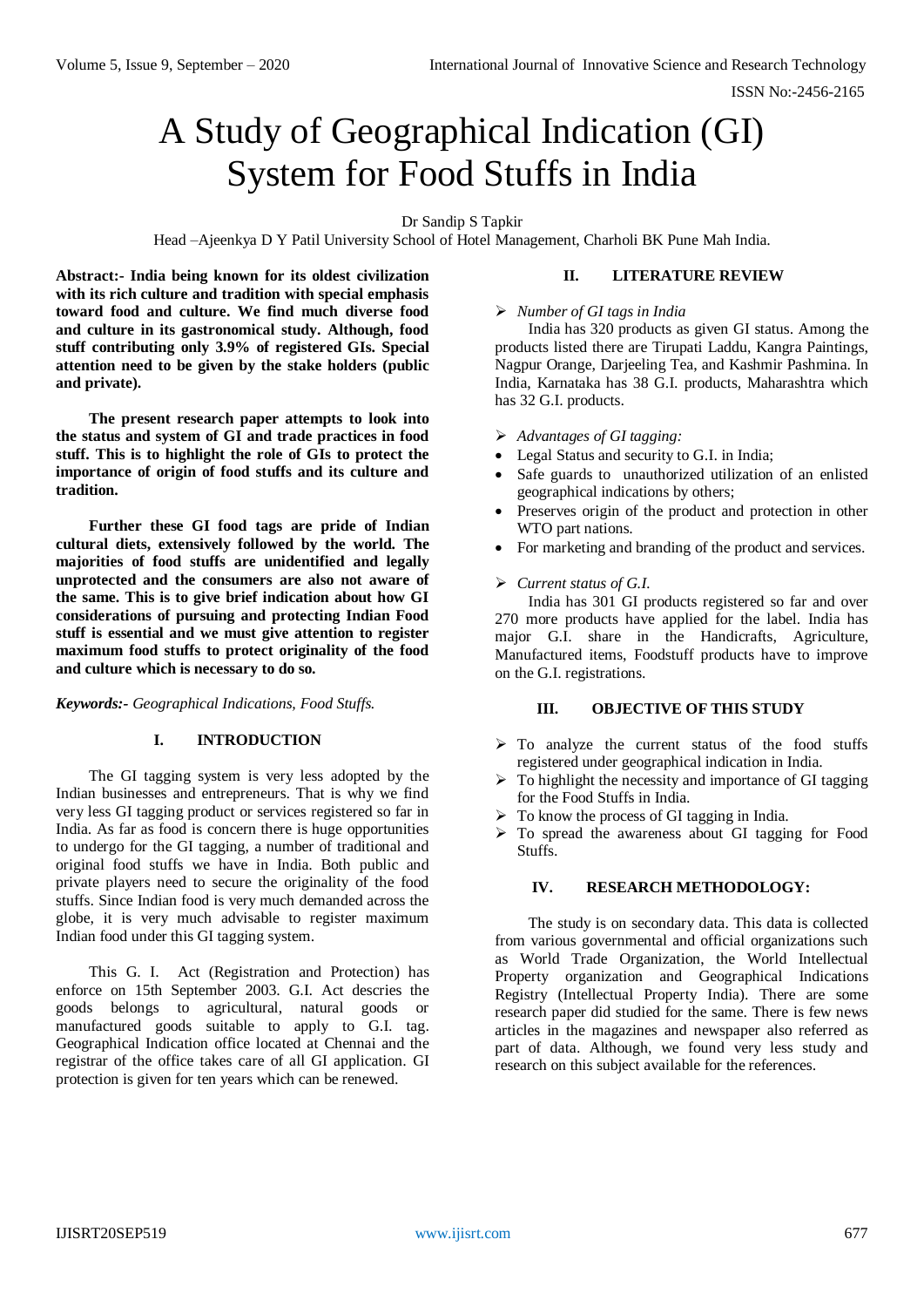*Food Stuff in G.I. in India:*



*List of the Food Stuffs with G.I. tagging in India:*

| SN             | <b>FOOD STUFF</b>              | <b>STATE ORIGIN</b>   | <b>REMARK</b>         |
|----------------|--------------------------------|-----------------------|-----------------------|
|                | Darjeeling Tea                 | <b>Assam</b>          | Tea                   |
| $\overline{2}$ | <b>Cashew Feni</b>             | Goa                   | country liquor status |
| 3              | Tirupati Laddu,                | <b>Andhra Pradesh</b> | Sweet                 |
| $\overline{4}$ | Monsoonal Malabar Coffee,      | Karnataka             | Coffee beverage       |
| 5              | Odissa Rasgulla                | Odissa                | Sweet                 |
| 6              | Ratlami Sev MP                 | Madhya Pradesh        | Salty                 |
| 7              | <b>Hyderabad Haleem</b>        | Telangana             | Dish                  |
| 8              | <b>Nashik Valley Wine</b>      | Maharashtra           | Beverage              |
| 9              | Mahabaleshwar Strawberry       | Maharashtra           | Fruit                 |
| 10             | Bikaneri Bhujia                | Rajasthan             | Salty                 |
| 11             | Bardhaman Sitabhog (Food)      | Bengal                | Sweet                 |
| 12             | Joynagar Moa (Food)            | Bengal                | Sweet                 |
| 13             | J Kadaknath Black Chicken Meat | Madhya Pradesh        | Chicken meat          |
| 14             | <b>Bandar Laddu</b>            | <b>Andhra Pradesh</b> | Sweet                 |
| 15             | Dharwad Pedha (Food)           | Karnataka             | Sweet                 |
| 16             | <b>Banglar Rasgulla</b>        | Bengal                | Sweet                 |
| 17             | Bardhaman Mihidana (Food)      | Bengal                | Sweet                 |
| 18             | Bardhaman Sitabhog (Food)      | Bengal                | Sweet                 |

Table 1

## *Classification of goods– Name of the classes:*

There are 34 classes of the G I tagging including various sectors such as manufacturing, agriculture, handicraft, chemicals, Pharmaceutical, medical. Musical, household materials and many more.

For food stuffs we have seen class 29 to 32 and for beverages classes from 33 to 34.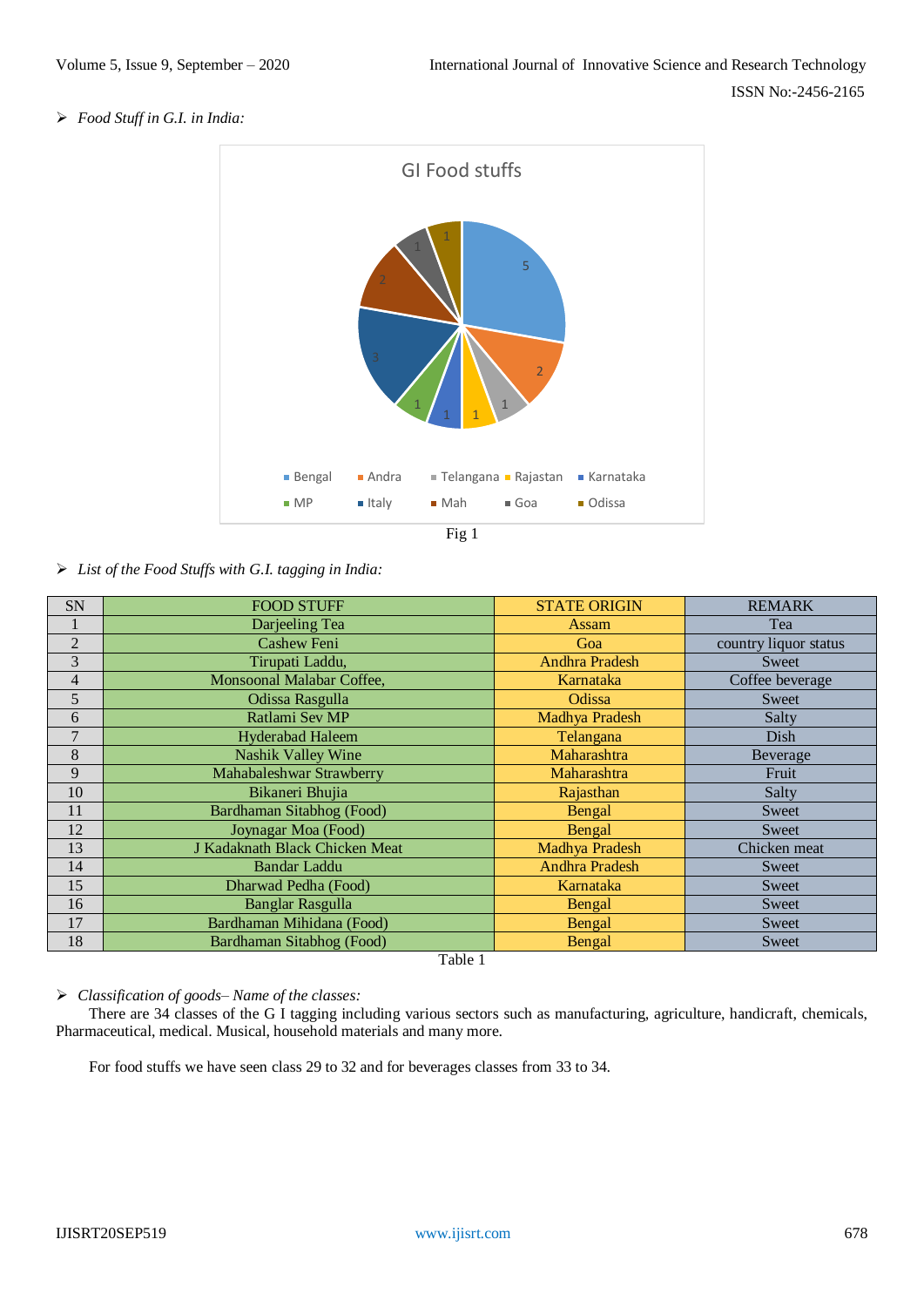ISSN No:-2456-2165



Fig 2

*A Copy of GI Tag for Rasgulla:*





## **V. CONCLUSION**

This entire exercise was to understand the status of food stuffs tagging so far in India and also to know the system of food stuff tagging. There is a huge task and many food stuffs uncovered and unprotected. There are thousands of traditional food stuffs in India, only but only few are in existence today. We need to utilize the situation for growing demand for Indian traditional food across globe. There is a huge demand for Indian traditional food. GI tagging will protect the origin of our recipes and food stuffs and also helpful to generate employment for Indian food. It will be benefitted to all small regional scale eateries and food outlets.

Major benefit of G.I. protection from the producers' point of view, food processing and exporting the same to the world is growing; it will help to generate revenue to country and its economy.

There are many food stuffs like Rasgulla, *Misthi dahi,*  Mysore *pak,* Agra *petha, Chhana podo,* Goan *feni* could preserve the identity and protect from geographical indication law.